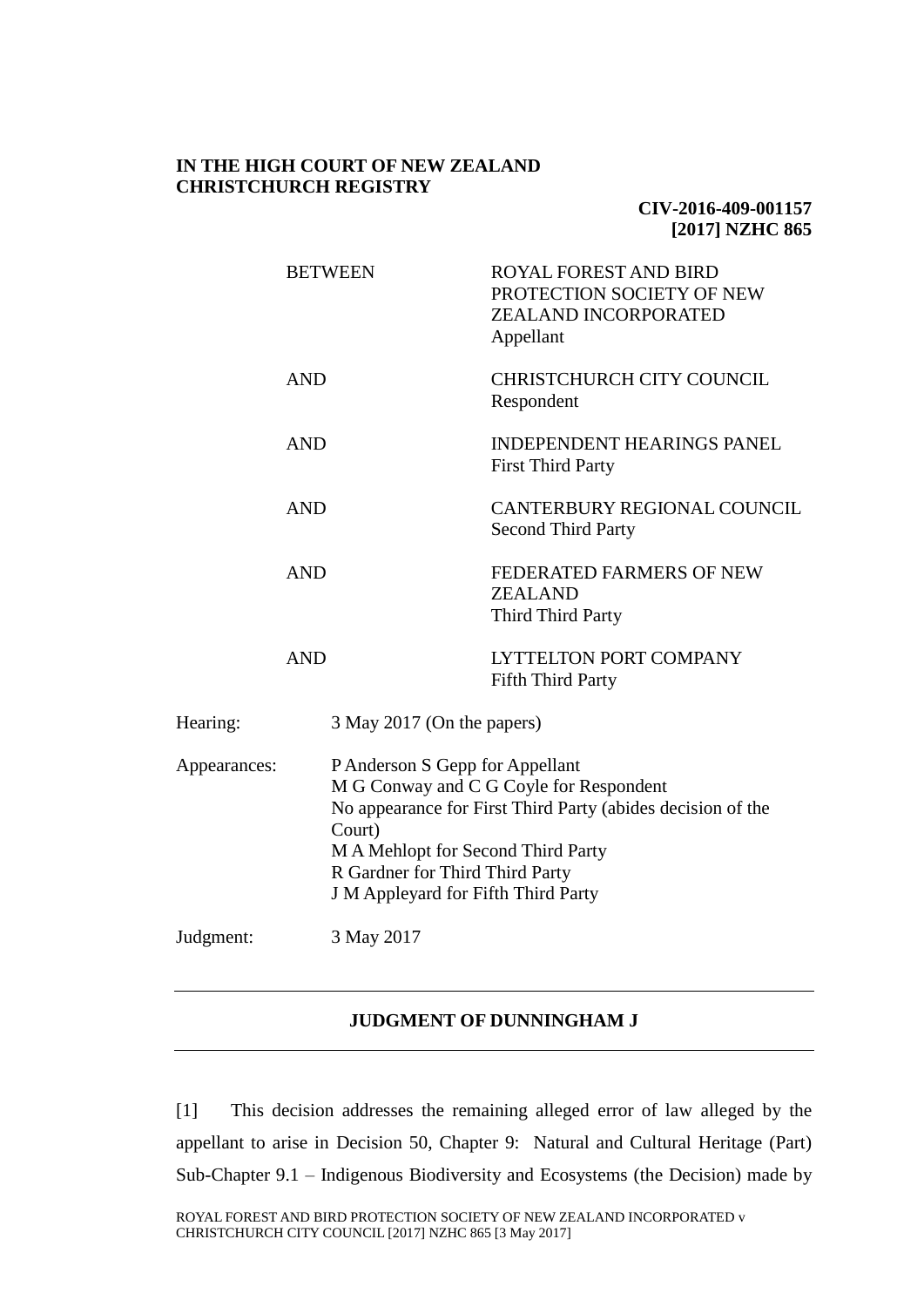the Independent Hearings Panel (the Panel), on the Christchurch Replacement District Plan (the Plan).

[2] The balance of the alleged errors of law were resolved by agreement, and those agreements were recorded in the consent orders confirmed in the judgment I issued on 7 April 2017 (the April judgment).<sup>1</sup> This judgment should be read in conjunction with the April judgment.

[3] Following the April judgment, the only unresolved issue on appeal was the seventh alleged error of law which related to the extent to which farm practices were relevant to determining whether an area was a significant ecological site (SES).

### **Parties**

[4] The Decision was appealed by the Royal Forest and Bird Protection Society of New Zealand Incorporated (Forest and Bird). The respondent is the Christchurch City Council (the Council). The other parties to the appeal are the Canterbury Regional Council, the North Canterbury Province of Federated Farmers of New Zealand Inc, and the Lyttelton Port Company Limited. The Panel is also named as a party in the appeal but has indicated it will abide the decision of the Court.

#### **Background**

[5] The background to the appeal was outlined in full at [6]-[23] of the April judgment and will not be repeated here. It is sufficient to say that this appeal concerned Sub-Chapter 9.1 of the Plan which was intended to implement Chapter 9 of the Canterbury Regional Policy Statement (CRPS) and set out the way in which the protection of areas of significant indigenous vegetation and significant habitats of indigenous fauna is to be carried out in Canterbury.<sup>2</sup> The Sub-Chapter establishes the framework for the identification, assessment, management and protection of areas of significant indigenous vegetation and significant habitats of indigenous fauna within the Council's district. The remaining issue on appeal is whether the

 $\overline{1}$ <sup>1</sup> *Royal Forest and Bird Protection Society of New Zealand Inc v Christchurch City Council*  [2017] NZHC 669.

<sup>&</sup>lt;sup>2</sup> As required under s 6(c) Resource Management Act 1991.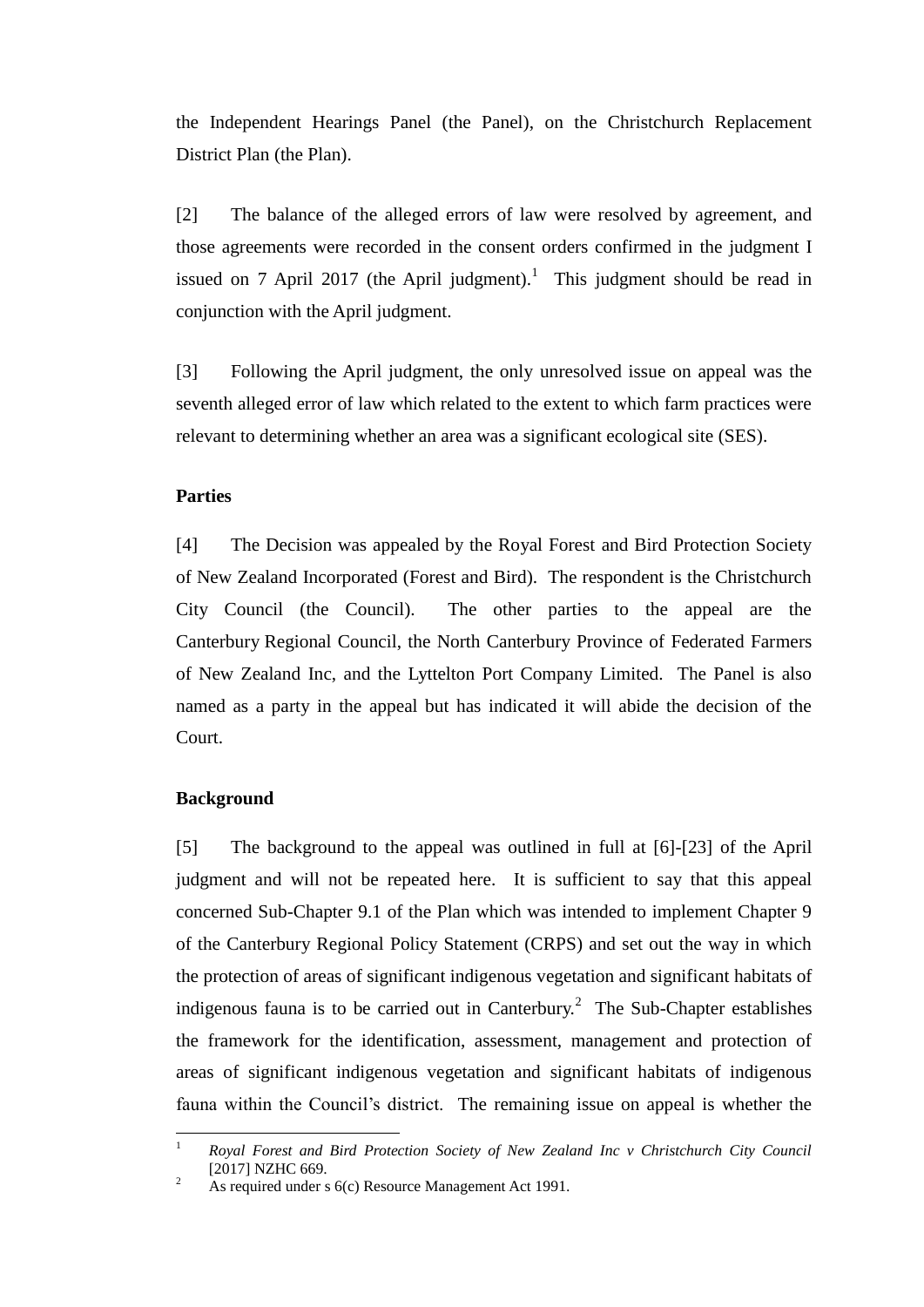Panel has erred in law in its incorporation of references to land use practices in the policy which governs the assessment of significance and the determination of SES boundaries.

[6] The parties to this appeal engaged in mediation during the Plan hearings, and have continued to engage in settlement discussions since the appeal was filed. This reflects a willingness between these groups to work collaboratively to ensure the provisions of the Plan accurately reflect the relevant higher order documents, and also provide a practical and workable set of Plan rules. The proposed resolution to this appeal is the outcome of further mediation between the parties.

[7] During the Plan hearings the parties to this appeal reached agreement that assessment of significance of potential SES and the determination of the boundary of those sites was to be assessed on an ecological basis only. That position was reflected in the version of Chapter 9.1 that was circulated by the Council on 24 March 2016 where Policy 1, relating to identification of ecological significance, made no reference to farming practices. Similarly, after considering further submissions, the Panel directed the Secretariat to redraft Chapter 9.1. In that redraft, policy 9.1.2.4 made no reference to land use practices in the determination of significance. There was, however, reference to land use practices in policy 9.1.2.3 of the redraft which referred to understanding the relationship between land use practices, and the protection of SES, when implementing mechanisms for the protection of indigenous biodiversity.

[8] After receiving further closing submissions, the Panel issued its decision on 21 October 2016. The Panel removed the reference to land use practices from policy 9.1.2.3, but added it to policy 9.1.2.4 as follows:

### *9.1.2.4 Policy – Determination of significance*

a. Properly informed by the assessment and identification of sites of indigenous vegetation and habitats of indigenous fauna in accordance with Policy 9.1.2.3 *and an understanding of the relationship between the protection of areas and land use practices,* the Council will determine whether those sites are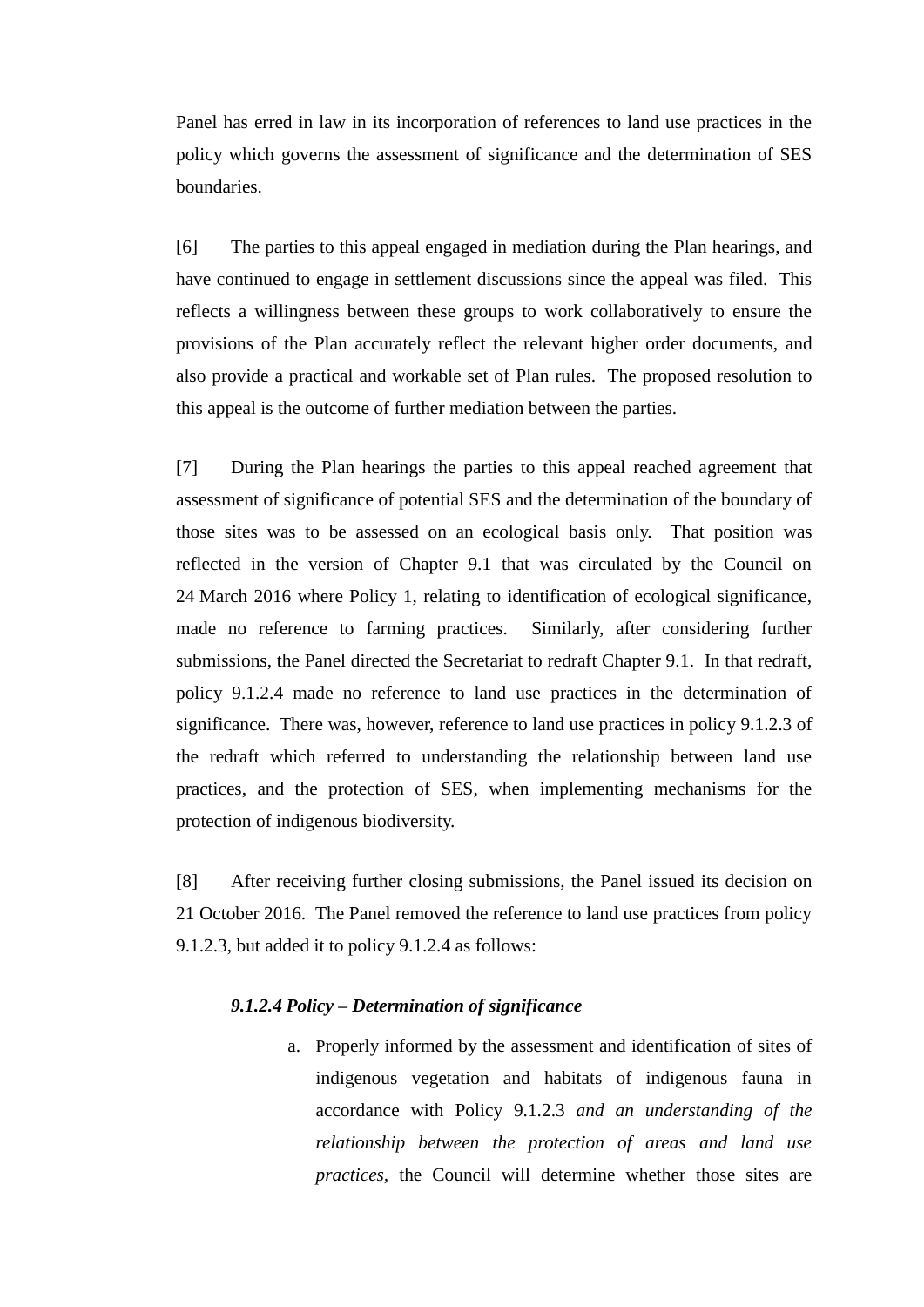significant, in accordance with the criteria and Canterbury Regional Policy Statement Policy 9.3.1 and Appendix 3, and warrant protection by listing in Schedule A of Appendix 9.1.6.1.

(emphasis added)

[9] The addition of the reference to land use practices in policy 9.1.2.4 is the basis of the seventh alleged error of law raised in this appeal by Forest and Bird. Forest and Bird says that the Panel failed to give effect to the New Zealand Coastal Policy Statement (NZCPS), CRPS and misapplied s 6(c) of the Resource Management Act 1991 (RMA), when it concluded that farm practices played a part in the determination of the boundary of significant ecological sites.

[10] The Panel's drafting of policy 9.1.2.4, was supported by the text of the Decision and, in particular, paragraph 69 where it said:

[69] … related to that, we do not agree with the Crown's proposition that the determination of the boundaries of a SES cannot take account of practical farming considerations. As we have explained, we find policy 9.3.1 is clear that areas identified as significant, according to its prescribed assessment approach, are to be protected. However, that does not necessarily mean practical farming considerations are irrelevant to the assessment and determination of boundaries. As we have noted, Appendix 3 includes several words of evaluative judgment, including 'relatively large' and 'important'…

[11] Similar views are expressed at [205]-[210] of the decision.

#### **The position of the parties to the appeal**

…

[12] The parties agree that the correct approach, as directed by the higher order documents such as the NZCPS and CRPS, is that the significance of an area of indigenous vegetation or habitat of indigenous fauna is determined by an ecologist, as noted by the first line of policy 9.1.2.4. The parties consider that land use practices are not relevant to that step. Instead, the relevance of land use practices is limited to the next step, where the Council determines the appropriate ways to manage such sites. This position is consistent with policy 9.3.1 of the CRPS, Policy 11 of the NZCPS and recent caselaw regarding s 6(c) of the RMA.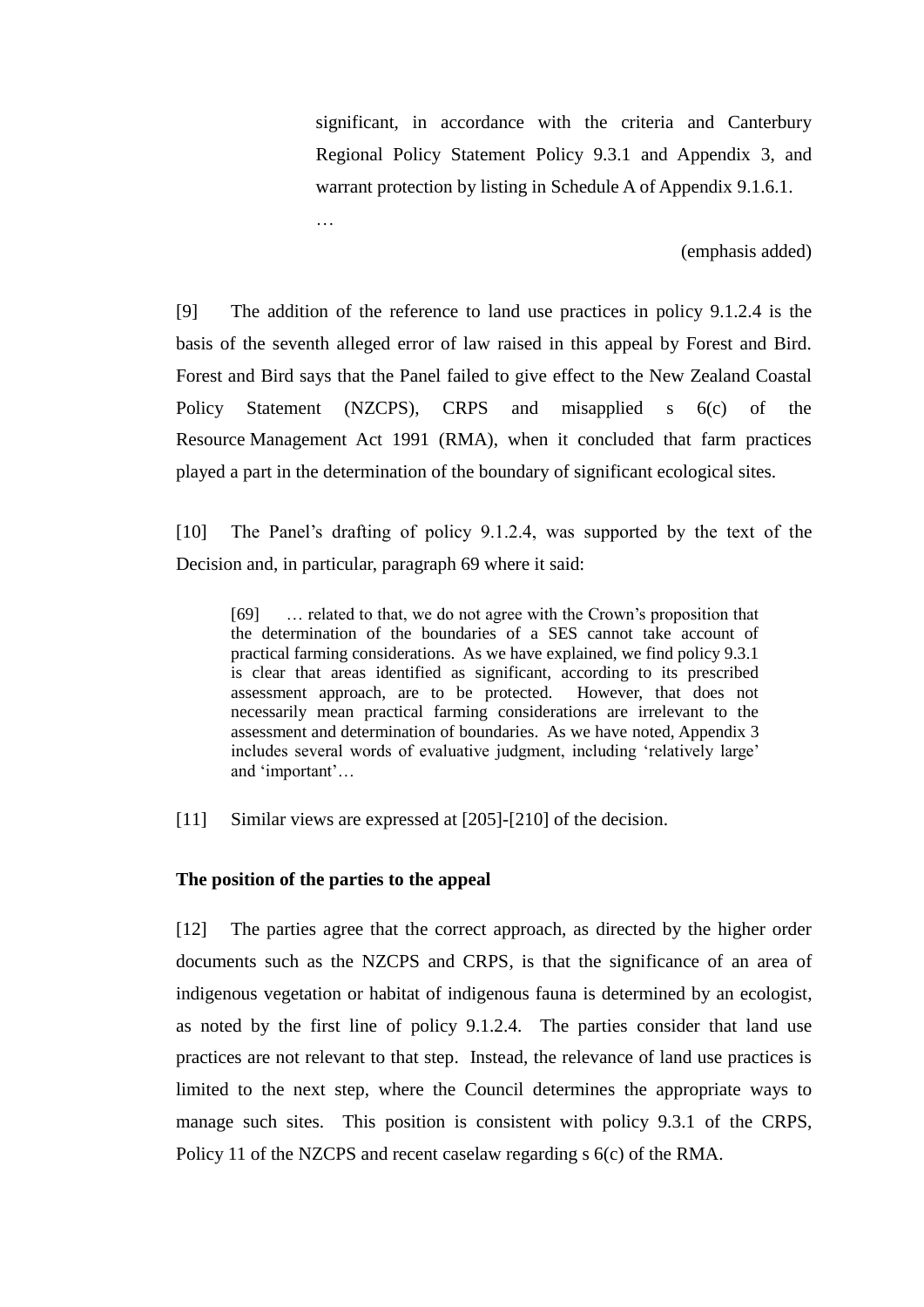[13] The parties consider that the Decision version of policy 9.1.2.4 does not clearly make this distinction, and, because the policy is ambiguous, it requires amendment to ensure that the distinction between the determination of significance, and then the appropriates steps to maintain and protect such indigenous biology, is clearly made in order to give effect to the CRPS, NZCPS and to achieve s 6 of the RMA.

[14] The parties consider that the proposed clarification of policy 9.1.2.4 is consistent with:

- (a) the Supreme Court's decision in *King Salmon*; 3
- (b) Policy 9.3.1 of the CRPS (where the significance of ecosystems and indigenous biodiversity are to be assessed against ecological matters, with no reference to land use practices); and
- (c) Policy 11 of the NZCPS which does not provide scope for the consideration of farming practices when assessing whether a site contains significant values.

[15] Furthermore, the parties' memorandum points out that the Courts have consistently held that whether a site is significant, and so triggers the requirement to protect under s 6(c), is an ecological assessment and is not to be conflated with management or planning considerations. For example, in *Friends of Shearer Swamp v West Coast Regional Council*, the Environment Court held that some of the work done in compiling the Council's list of significant sites was effectively making the RMA Part 2 evaluation and trade-offs prior to when it should be made, and that this confused management and planning considerations with the merits of ecological values. $4$  On appeal, the High Court agreed with the Environment Court that the proper place for providing the protection of SES was not in the identification of sites that are significant, but in the objectives, policies and methods.<sup>5</sup>

 $\overline{\mathbf{3}}$ <sup>3</sup> *Environmental Defence Society Inc v New Zealand King Salmon Co Ltd* [2014] NZSC 38, [2014] 1 NZLR 593.

<sup>&</sup>lt;sup>4</sup> *Friends of Shearer Swamp Inc v West Coast Regional Council* [2010] NZEnvC 345.<br><sup>5</sup> *West Coast Regional Council y Friends of Shearer System Inc [2012] NZPMA 45 (I* 

<sup>5</sup> *West Coast Regional Council v Friends of Shearer Swamp Inc* [2012] NZRMA 45 (HC).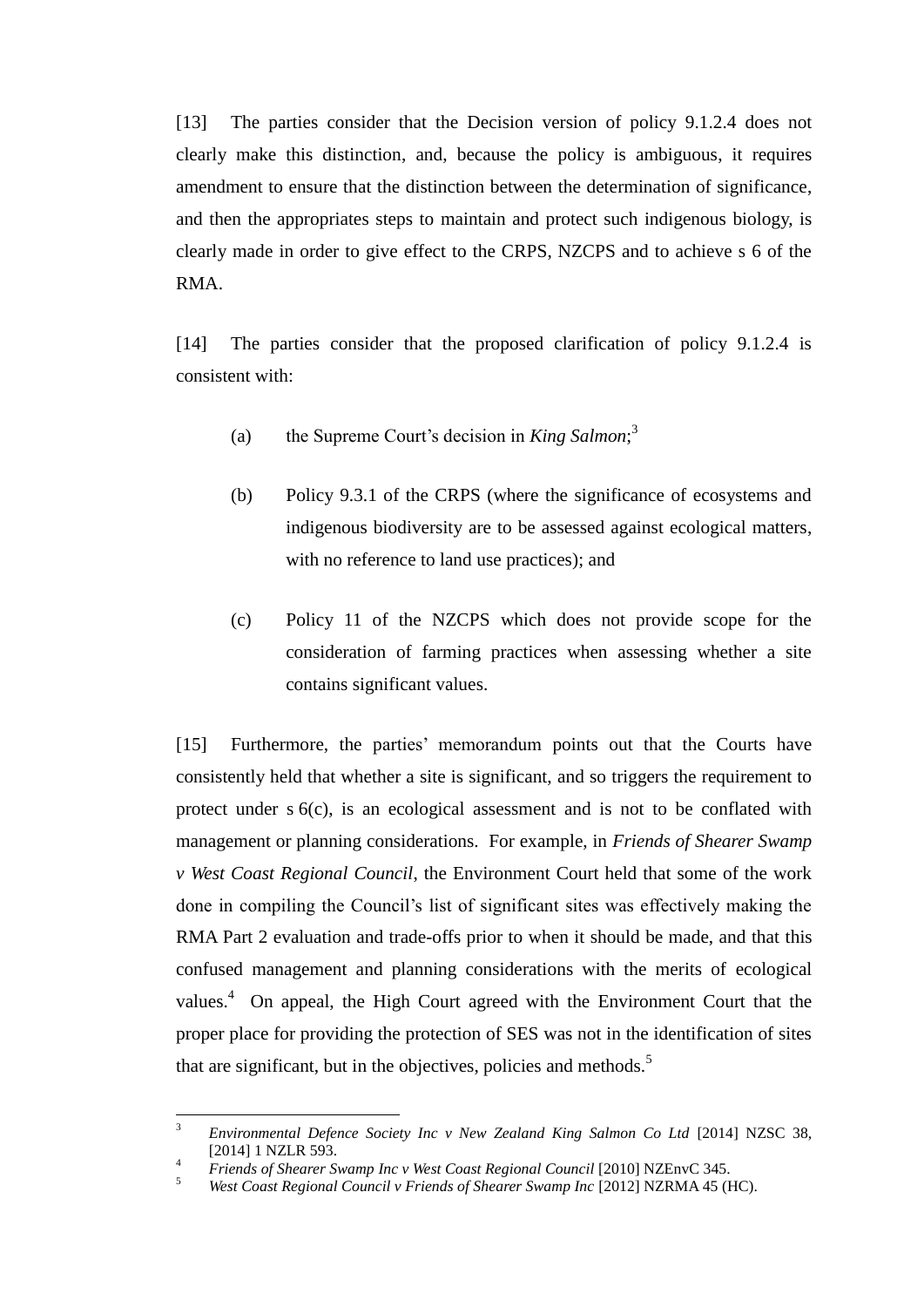#### **Proposed resolution of appeal**

[16] In light of the background and explanation given, the parties have agreed to an amendment to policy 9.1.2.4 in order to resolve the seventh alleged error of law which is the remaining issue on appeal. This is on the basis that three of the parties, the Canterbury Regional Council, Federated Farmers and the Lyttelton Port Company do not express a view on whether the Panel's decision did err in law, but simply abide the decision of the Court.

[17] The amended wording for Policy 9.1.2.4 is as follows:

### *9.1.2.4 Policy – Determination of significance*

- (a) Significance of indigenous biodiversity will be determined by:
	- (i) the identification and assessment of areas of indigenous vegetation and habitats of indigenous fauna in accordance with the process in Policy 9.1.2.3; and
	- (ii) the assessment of these areas against the significance criteria in the Canterbury Regional Policy Statement Policy 9.3.1 and Appendix 3.
- (b) Following the identification and assessment of significance undertaken in (a) above, the Council will determine the extent of those areas identified as significant and warranting protection.

[18] The parties acknowledge that the proposed reworded policy is structured differently from that in the decision but consider that the changes improve structure and readability and, apart from the deletion of the reference to land use practices, do not change its meaning.

[19] The parties also agree that reference to land use practices can properly be added to policy 9.1.2.5, as identified in the additional underlined wording as follows: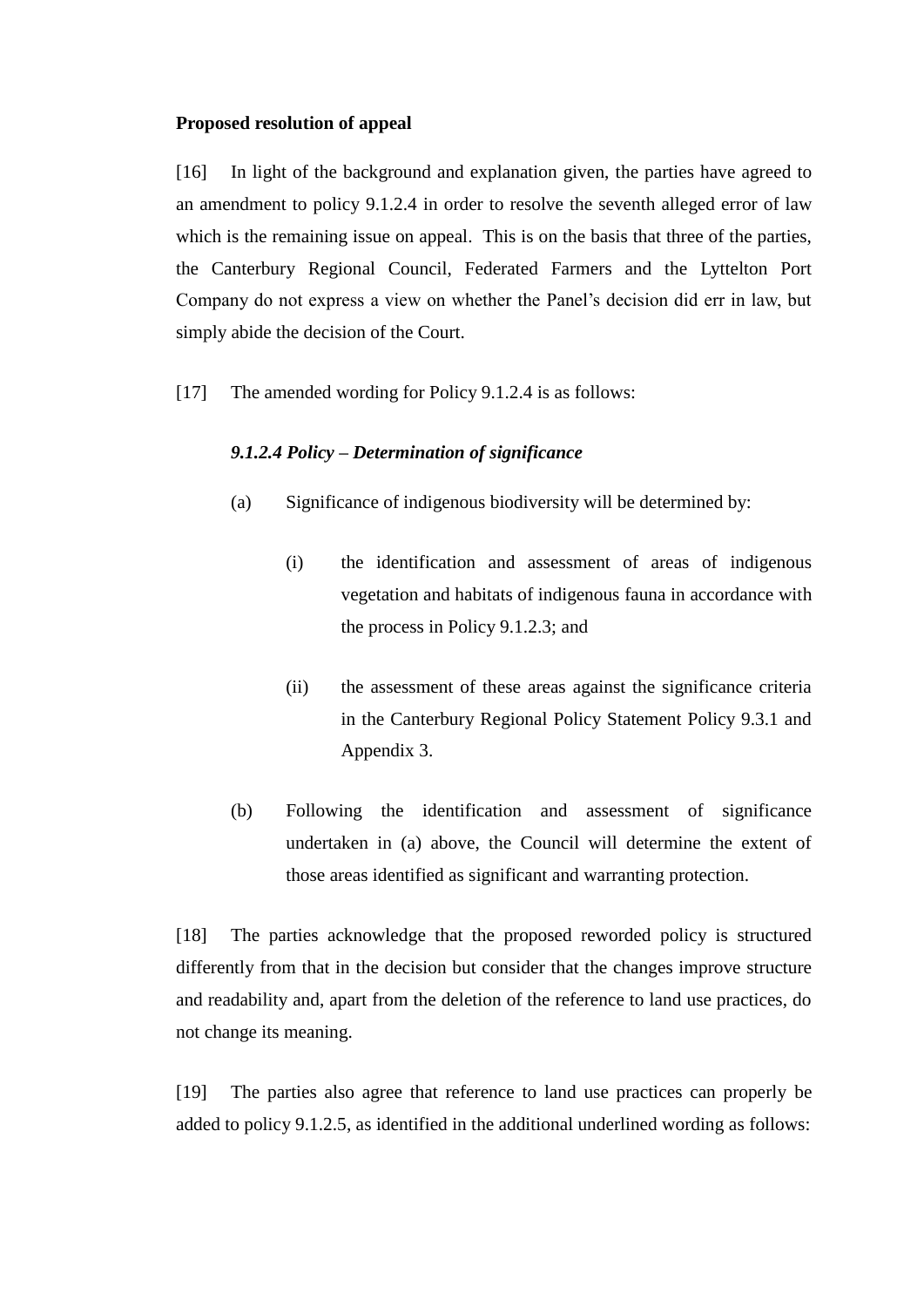# *9.1.2.5 Policy – Mechanisms for the protection of indigenous biodiversity*

- (a) Recognise that the maintenance and protection of indigenous biodiversity, including the Sites of Ecological Significance listed in Schedule A of Appendix 9.1.6.1, is dependent on landowner support and will be achieved through a number of mechanisms, including:
	- (i) the listing of sites of significant indigenous vegetation and significant habitats of indigenous fauna in Schedule A of Appendix 9.1.6.1;
	- (ii) the use of rules regulating the clearance of indigenous vegetation and the disturbance of indigenous habitats;
	- (iii) legal protection by way of covenants; and
	- (iv) landowner commitment to conservation and stewardship of the natural environment, including through the use of Farm Biodiversity Plans;

and that the most appropriate mechanism may vary depending on the indigenous biodiversity and use of the particular site, including by way of an understanding of how land use practices on the site assist with management, maintenance and protection of indigenous biodiversity values.

# **Orders sought**

[20] As in the April judgment, I note that the High Court has jurisdiction to make the orders sought by the parties to this appeal. $<sup>6</sup>$ </sup>

[21] Having considered both the materials and explanation provided prior to issuing the April judgment, and the present joint memorandum of the parties explaining the reasons for seeking the proposed amendment to policies 9.1.2.4 and

 $\frac{1}{6}$ In accordance with r 20.19 of the High Court Rules.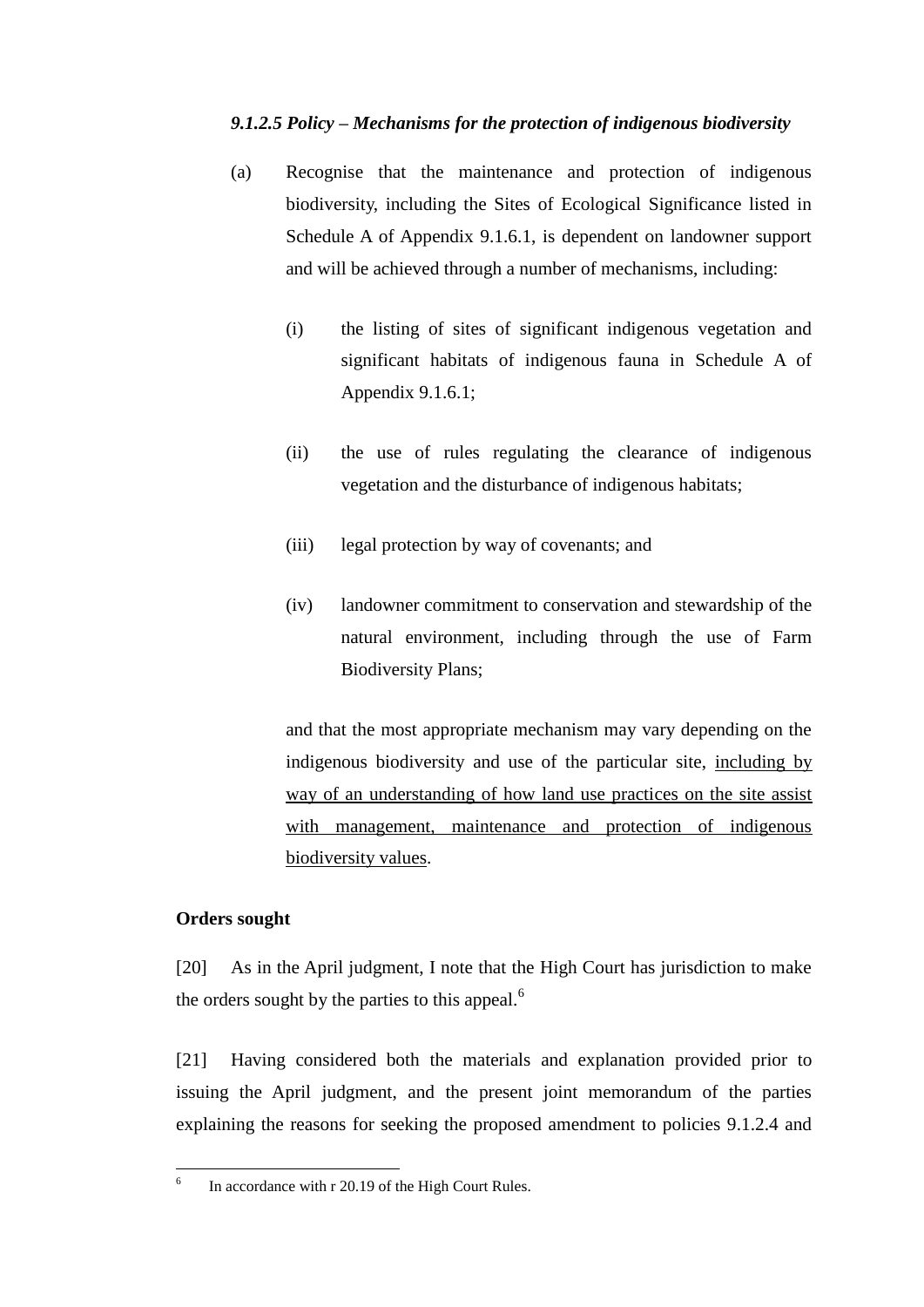9.1.2.5, I am satisfied it is appropriate to make orders that the Plan be amended as set out in paragraphs 40 and 42 of the joint memorandum signed by all parties to the appeal (save for the Panel, which abides the decision of the Court), and which are set out at [17] and [19] of this judgment above.

- [22] The reasons I consider it appropriate to make these orders are:
	- (a) the amendments sought are within the scope of the appeal;
	- (b) the proposal to settle the appeal by making the amendments proposed represents a just, speedy and inexpensive way of determining this proceeding. This consideration takes on particular importance given that the Plan is made in accordance with provisions of the Canterbury Earthquake (Christchurch Replacement District Plan) Order 2014 which was to provide an expedited process for replacing the District Plan in order to support recovery and rebuilding in the Canterbury area;
	- (c) the proposed orders are not opposed by any party joined to the proceedings and I consider those parties represent a reasonable cross-section of the community. Furthermore, persons who might have an interest in the appeal have had an opportunity to participate in the substantive first instance hearing process, and through service of the notice of appeal;
	- (d) I consider the proposed amendments are consistent with the purposes and principles of the RMA including, in particular, s 6(c) of Part 2 and give effect to the NZCPS and the CRPS, as required under s 75 of the RMA;
	- (e) the reasons are also consistent with the position reached in the mediation report dated 16 March 2016, where it was agreed that SES boundaries should be determined solely on an ecological basis, leaving the planning assessment which relates to the appropriate level